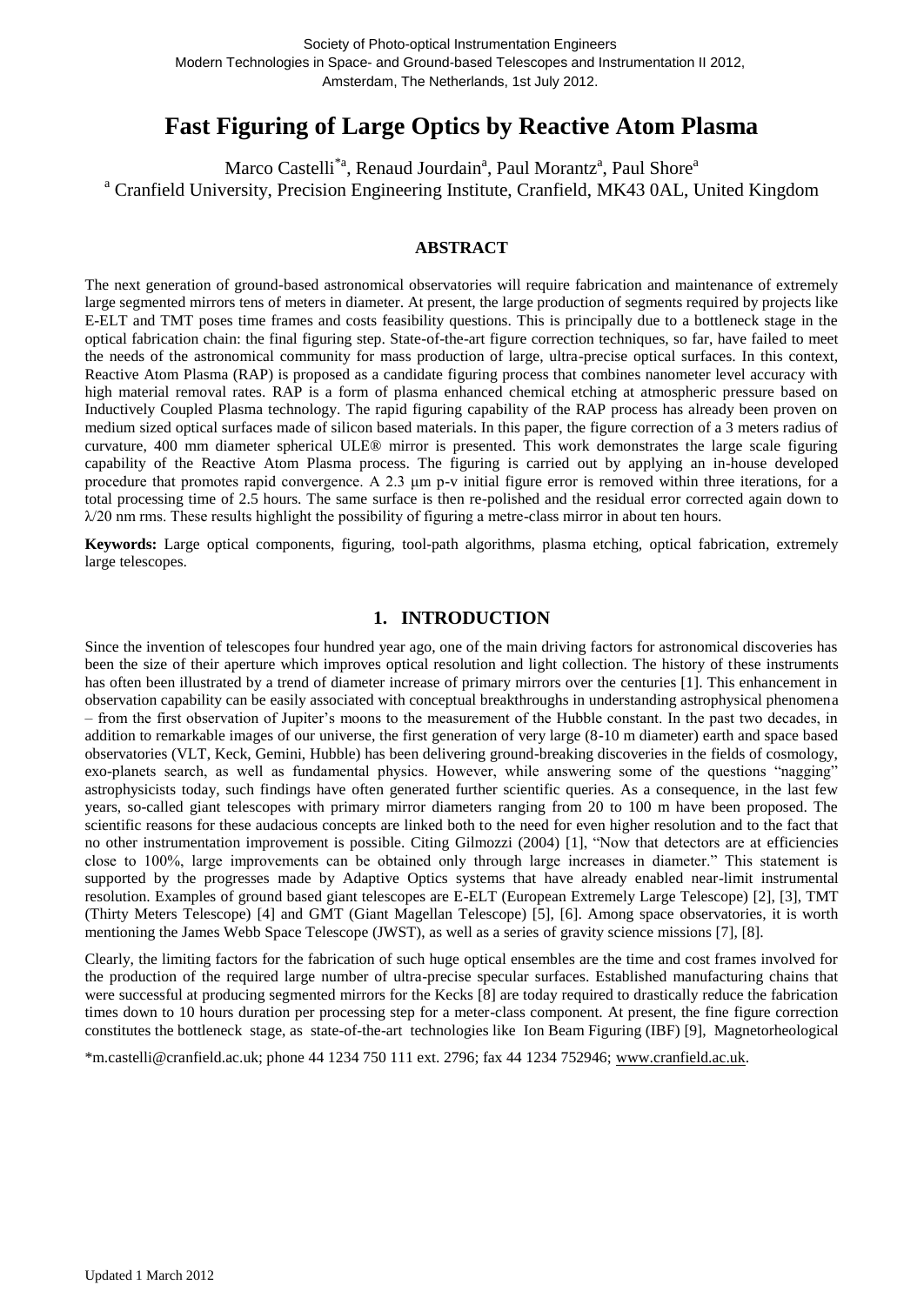Finishing (MRF) [\[10\]](#page-6-9) or CNC polishing processes [\[11\]](#page-6-10) still need tens to hundreds of hours to meet requirements. An alternative solution proposed itself with the development of a dry chemical etching process called Reactive Atom Plasma (RAP). This atmospheric pressure figuring process presents the advantages of a non-contact tool combined with high material removal rate and repeatability at nanometer level. Its rapid figuring capability has been previously demonstrated on surface areas up to 140 mm diameter [\[12\].](#page-6-11) In this paper, successful scaling-up of the RAP process to an area of 400 mm diameter is demonstrated, thus showing the actual potential for large segment class figuring. An initial figure error of  $\sim$  2.4 µm PVr [\[13\]](#page-7-0) (373 nm rms) was reduced to $\sim$ 280 nm PVr (31 nm rms) within five iterations. The mean processing time per iteration was ~50 minutes.

# **2. REACTIVE PLASMA FIGURING**

### **2.1 Helios 1200**

In Figure 1, a photograph (*left*) and a configuration sketch (*right*) of the figuring facility Helios 1200 are shown. Installed in the Loxham lab of Cranfield University Precision Engineering, the machine is conceived for the rapid figuring of optics up to 1.2 m diameter. Its micrometer resolution motion is ensured by a computer numerical control motion system (Fanuc 30i series). It integrates dedicated software and a double skin structure to increase machine safety. Three axes form the motion configuration. The component, mounted onto a holding carrier (Figure 2, *left*), moves face-down along the YY direction, while scanned by the plasma torch travelling along free-form paths in the XZ plane (Figure 1, *right*).



Figure 1. *left*: Helios 1200 figuring facility in the Loxham Lab of Cranfield University Precision Engineering; *right*: Sketch of the machine structure.





Figure 2. *left*; Optical component mounted onto the holding carrier; *right*: : ICP torch in use on Helios 1200.

The material removal is ensured by an inductively coupled plasma torch specially engineered to reduce the heat flux transferred onto the substrate surface using a large water-cool brass nozzle. This torch is based on a De-Laval type design which increases the tool efficiency. (Figure 2, right). The produced etching footprint has a characteristic near-Gaussian shape. Depending on the standoff distance between the substrate and aperture of the torch nozzle, Gaussian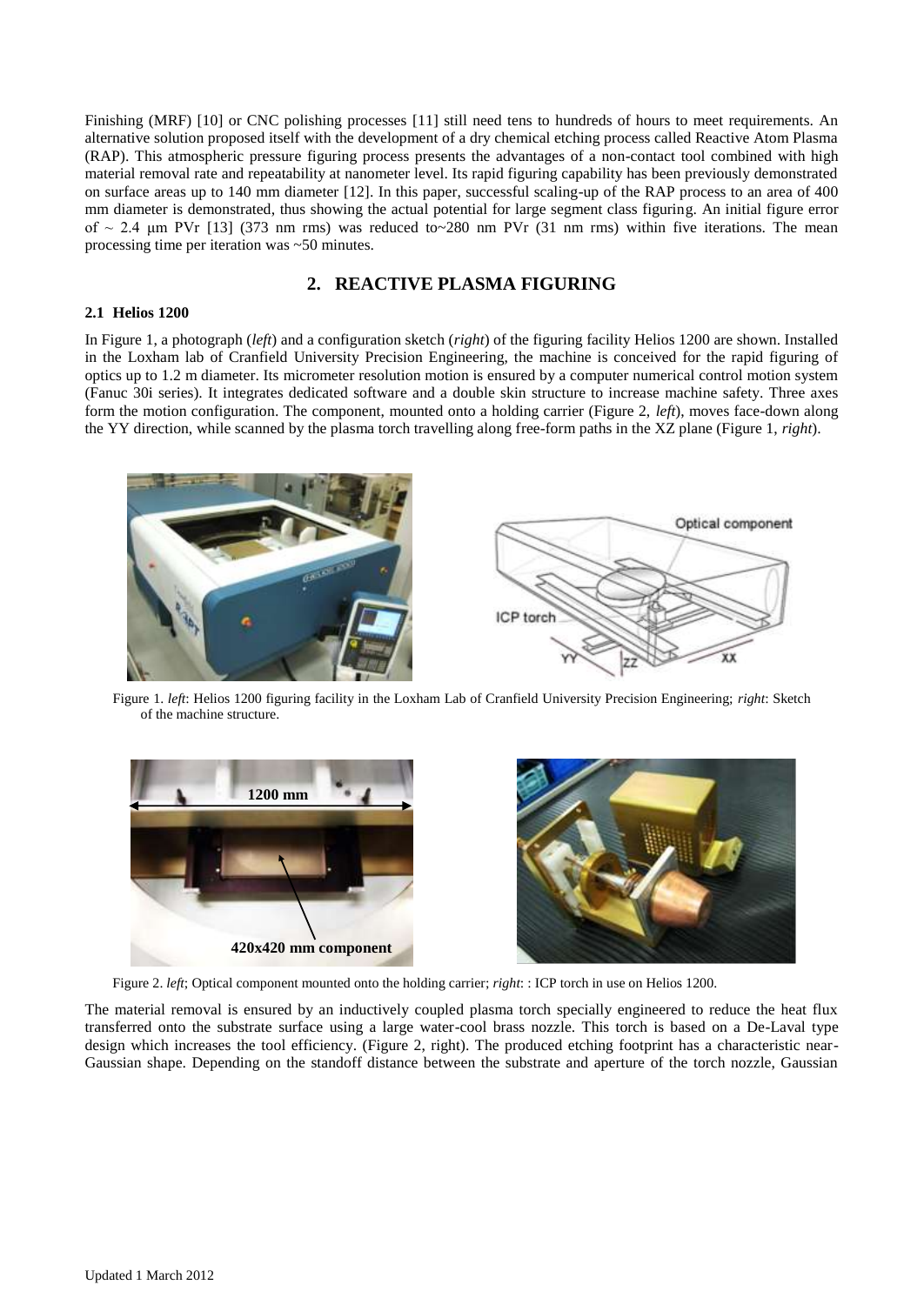profiles of different width can be imprinted onto a surface, thus varying the figuring authority. In terms of Full Width at Half Maximum (FWHM), the current footprint measures ~11 mm.

### **2.2 Tool-path algorithm**

Recent research on Reactive Plasma Figuring has produced high quality figure correction results down to  $\lambda$ /40 rms on fused silica surfaces [\[12\].](#page-6-11) These results were obtained by applying an in-house developed tool-path algorithm, based on a staggered meander-type motion and dwell-time calculations. This raster-path is characterized by a larger main pitch along the YY-direction (Figure 3, *right*); the same pattern is then alternately reversed and shifted by a smaller secondary pitch to cover all the foreseen passes. The secondary pitch is typically chosen as a divisor of the main one to yield an even number of overturning. For the work presented in this paper, main and secondary pitch sizes were chosen on the basis of previous experimental results.

The design of the described tool-path has the purpose of promoting homogeneity of surface temperature distribution and, consequently, improving etching uniformity. Indeed, surface temperature is a key factor since the removal rates of this chemical etch process are known to increase according to an Arrhenius-type trend. This requires an additional compensation factor to be applied for each iteration steps (see also [\[12\]\)](#page-6-11).



Figure 3. *left*: RAP torch scanning the 420mmx420mm ULE mirror; *right*: Schematic of the reversed-staggered tool-path applied to the spherical mirror surface.

In Figure 3 (*left*), a snapshot of the torch raster-scanning the surface and following the part geometry is shown. The nearby sketch illustrates the application of the tool-path to the correspondent concave spherical surface. The torch follows the part geometry at tangential speeds dictated by a velocity map. This is derived from the measured figure error by means of modified dwell-time methods that account for the non-linear nature of the etching rate [\[12\].](#page-6-11) In this work, the iterative figuring procedure, in combination with the described tool-path algorithm, was proven to deliver rapid convergence of the process also on large scale surfaces. This work is detailed and discussed in the next section.

# **3. FIGURE CORRECTION OF LARGE OPTICAL SURFACE**

### **3.1 Surface preparation**

The blank utilized in this work was a 420mm x420mm x40mm ULE substrate. In the center of one 420mm x420 mm flat area, a circular region of 400 mm diameter was ground to a concave spherical shape of 3 m radius of curvature. The process was performed at Cranfield University Precision Engineering on the BoX grinding machine (Figure 4, *left*), designed for rapid and accurate grinding of large telescope mirror segments [\[14\].](#page-7-1) The form accuracy after grinding, measured on a coordinate measurement machine, was 2.2 μm p-v (Figure 4, right). Subsequently, the surface was handpolished to improve the roughness and to obtain specular surface suitable for interferometric measurement purposes. In particular, such polishing wasn't intended for subsurface damage removal which is known to influence the post-plasmaetching surface texture [\[15\].](#page-7-2)

The figure error map after polishing was acquired by means of a vibration insensitive interferometer mounted on top an optical test-tower, designed and assembled in Cranfield (Figure 5, left). Dedicated to for large optics metrology, the repeatability of this setup was proven to be  $\sim 30$  nm p-v. The initial surface figure error can be observed in Figure 6 (left).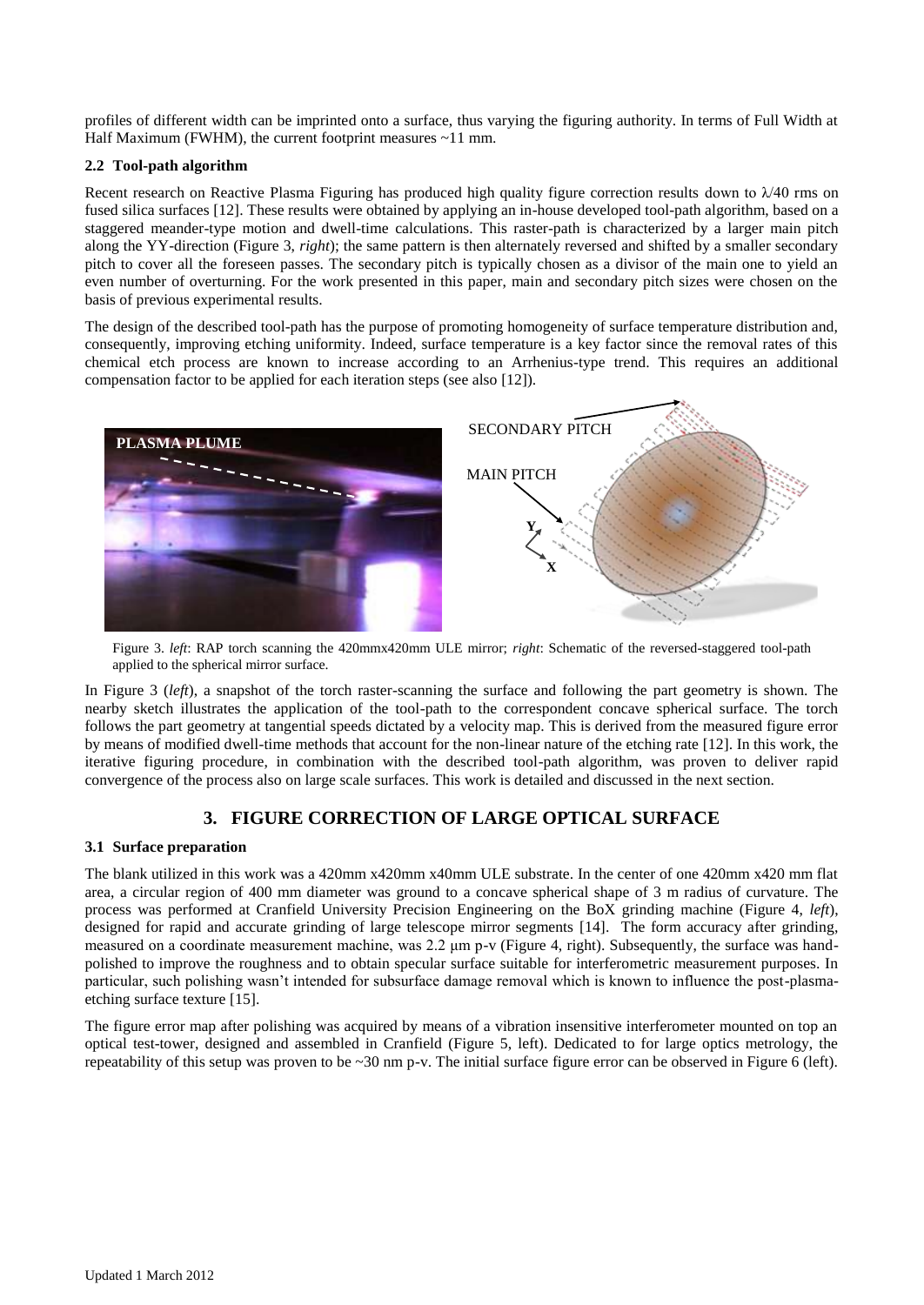The topography map after tip-tilt and power subtraction consisted of a near-astigmatic term of  $\sim$ 2.4  $\mu$ m PVr (373 nm rms). This was utilized for the tool-path generation of the first figure correction iteration. This is described in the next section.



Figure 4. *left*: BoX grinding machine; *right*: ULE mirror surface form accuracy after grinding.



Figure 5. *left*: optical test-tower in the laboratory of Cranfield Precision Engineering; *right*: the ULE mirror on the stage of the optical test-tower.

# **3.2 Figuring results**

The figure correction was performed following a two-cycle procedure that alternates rapid plasma figuring and "flash" polishing for roughness level restoration. In fact, a sequence that integrates a quick polishing process is considered the ultimate finishing procedure for a cost-effective optical fabrication chain.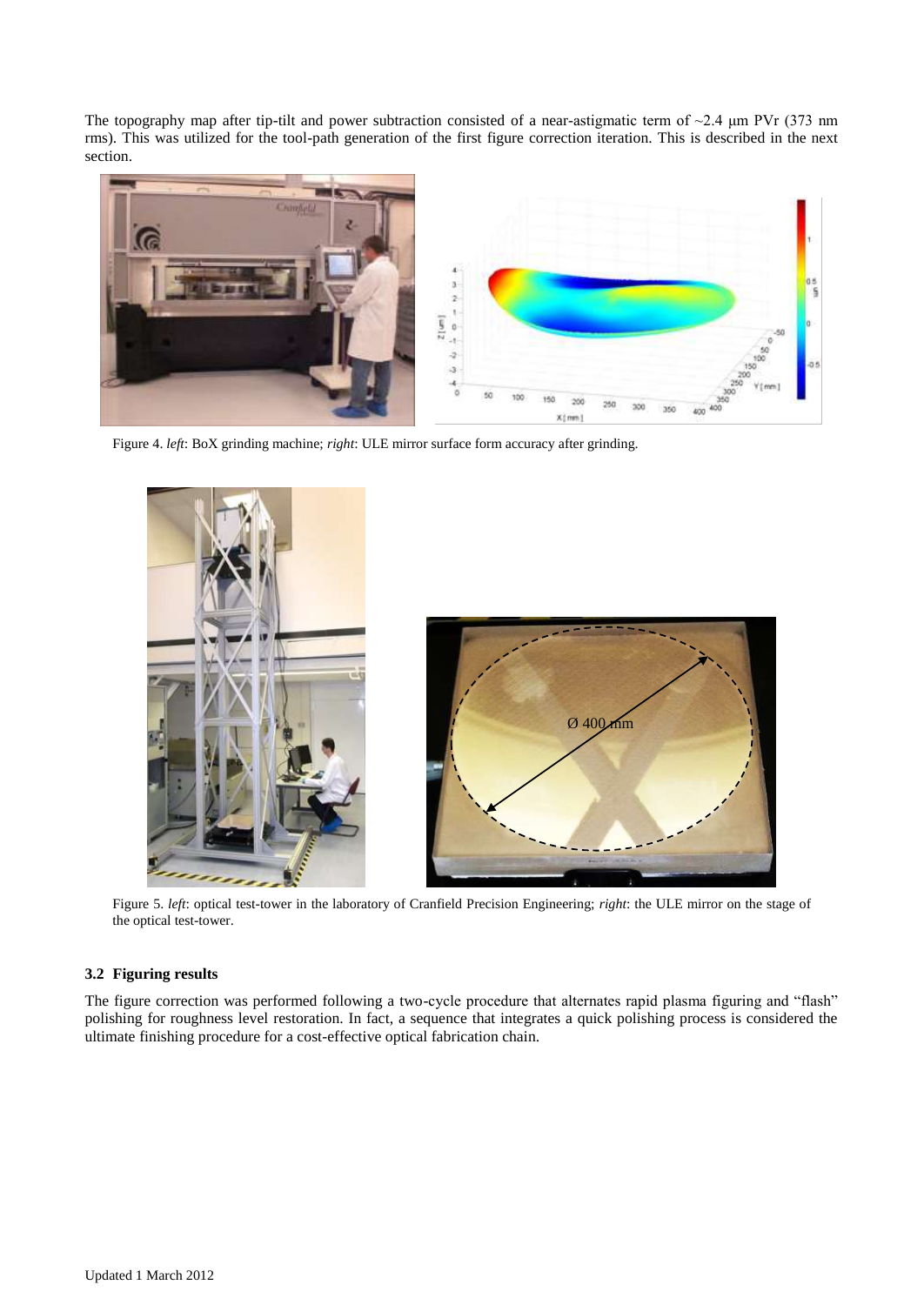First, three plasma figuring iterations were carried out, which delivered a residual error of ~43 nm rms (280 nm PVr). The residual error map can be observed in Figure 6 (right). This procedure lasted 2.5 hours (51 minutes mean processing time), for an overall convergence of  $89\%$ <sup>1</sup>.



Figure 6. Initial (*left*) and final (*right*) figure error maps for the first figuring sequence.

At this stage, the second hand-polishing was carried out as the surface texture presented significant roughness increase, due to the large amount of material removed  $(2\mu m)$ . The post flash polishing figure error showed a loss of form accuracy up to ~723 nm PVr (137 nm rms), as shown in Figure 7 (left). Therefore, two further plasma figuring iterations were necessitated to recover the form accuracy. These required a total processing time of 1.6 hours. Once again, the pitch sizes were alternated over the two consecutive iterations. The final residual figure error was  $\sim$ 31 nm rms (230 nm PVr), which corresponds to a 92% overall process convergence after  $\sim$  4 hours when considering both figuring cycles. The final error map can be observed in Figure 7 (*right*). For both figuring procedures, the residual map showed no actual edge effect. In Table 1, some key data of the two figure correction cycles are summarized.



Figure 7. Initial (*left*) and final (*right*) figure error maps for the second figuring sequence.

 $1$  Defined on the basis of the rms convergence ratio [\[16\].](#page-7-3)

1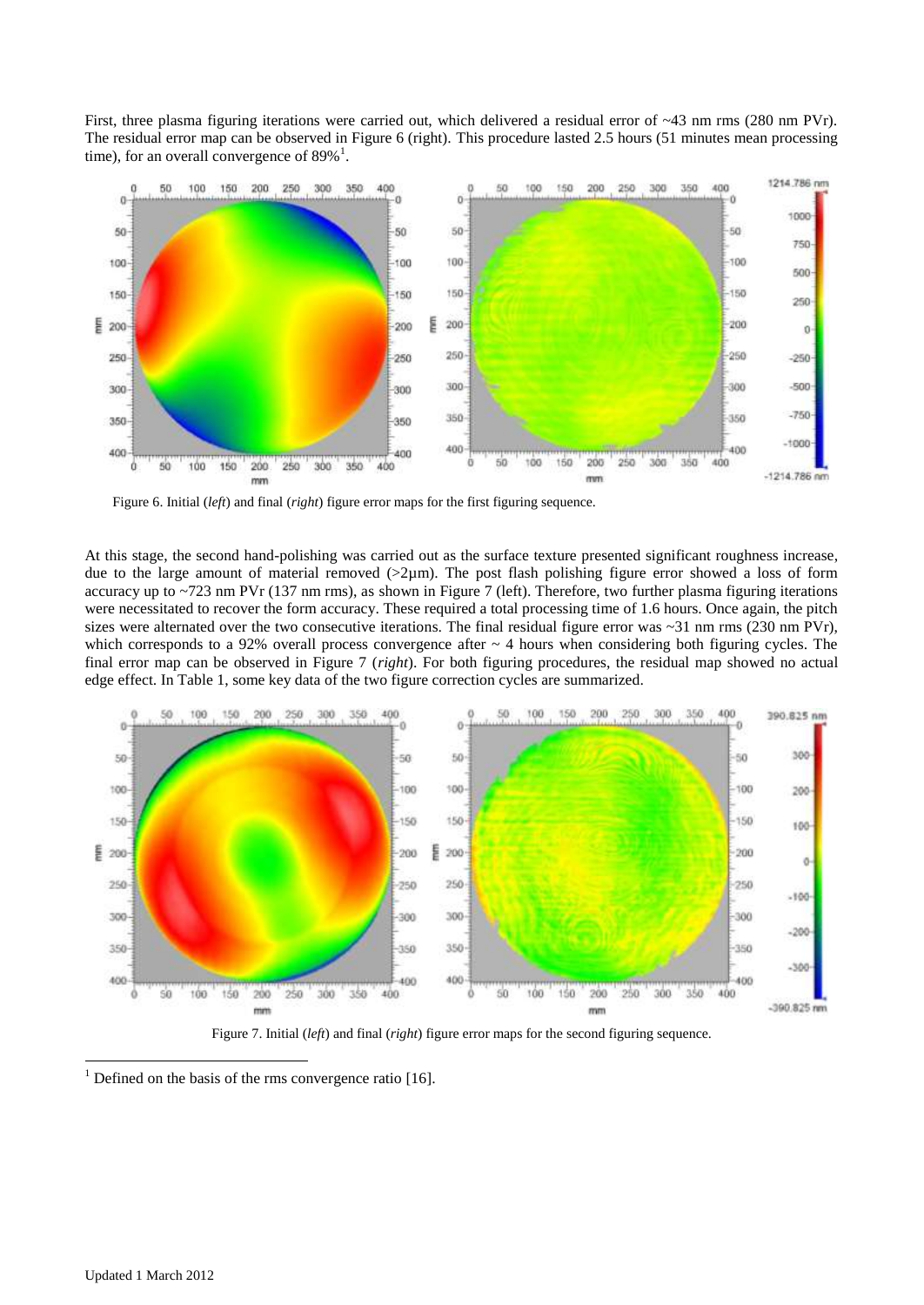From the presented results it is possible to estimate the processing times required for a meter-class surface characterized by  $\sim$ 1 μm PV figure error. If two iterations of  $\sim$ 50 minutes duration each are considered, the plasma figuring procedure would be completed in about ten hours. Additionally, the time for roughness level restoration should be accounted for. The introduction of a CNC controlled conformal sub-aperture "flash" polishing would deliver a high surface integrity, while preserving the form accuracy achieved by plasma figuring.

The residual error maps after the first and second figuring cycle present a patterned morphology. This is partially due to swirly features connected to material stress. However, the raster-scanning tracks of the plasma figuring can also be recognized (mid-spatial frequencies). These patterns have been investigated by means of Power Spectral Density (PSD) analysis. This is discussed in the next section.

| <b>Evaluated aspect</b>                                             |         | <b>First figuring</b><br>procedure | <b>Second figuring</b><br>procedure |
|---------------------------------------------------------------------|---------|------------------------------------|-------------------------------------|
| Mean figuring time [ min/iteration]                                 |         | 51                                 | 49                                  |
| Total figuring time [h]                                             |         | 2.5                                | 1.6                                 |
| Overall convergence $\lceil \% \rceil$<br>(For the two cycles: 92%) |         | 89                                 | 77                                  |
| Figure error in rms [nm]                                            | Initial | 373                                | 137                                 |
|                                                                     | Final   | 43                                 | 31                                  |
| Figure error in $Pvr$ [ nm ]                                        | Initial | 2300                               | 723                                 |
|                                                                     | Final   | 280                                | 230                                 |

Table 1. Summary of figuring processes.

# **4. POWER SPECTRAL DENSITY (PSD) ANALYSIS**

The RAP raster-scanning print-through was quantitatively assessed by calculating one-dimensional profile PSDs. These were taken across the known raster path direction, as illustrated by the arrow markers on the residual maps in Figure 8.



Figure 8. PSD analyses after first (*left*) and second (*right*) figuring cycle.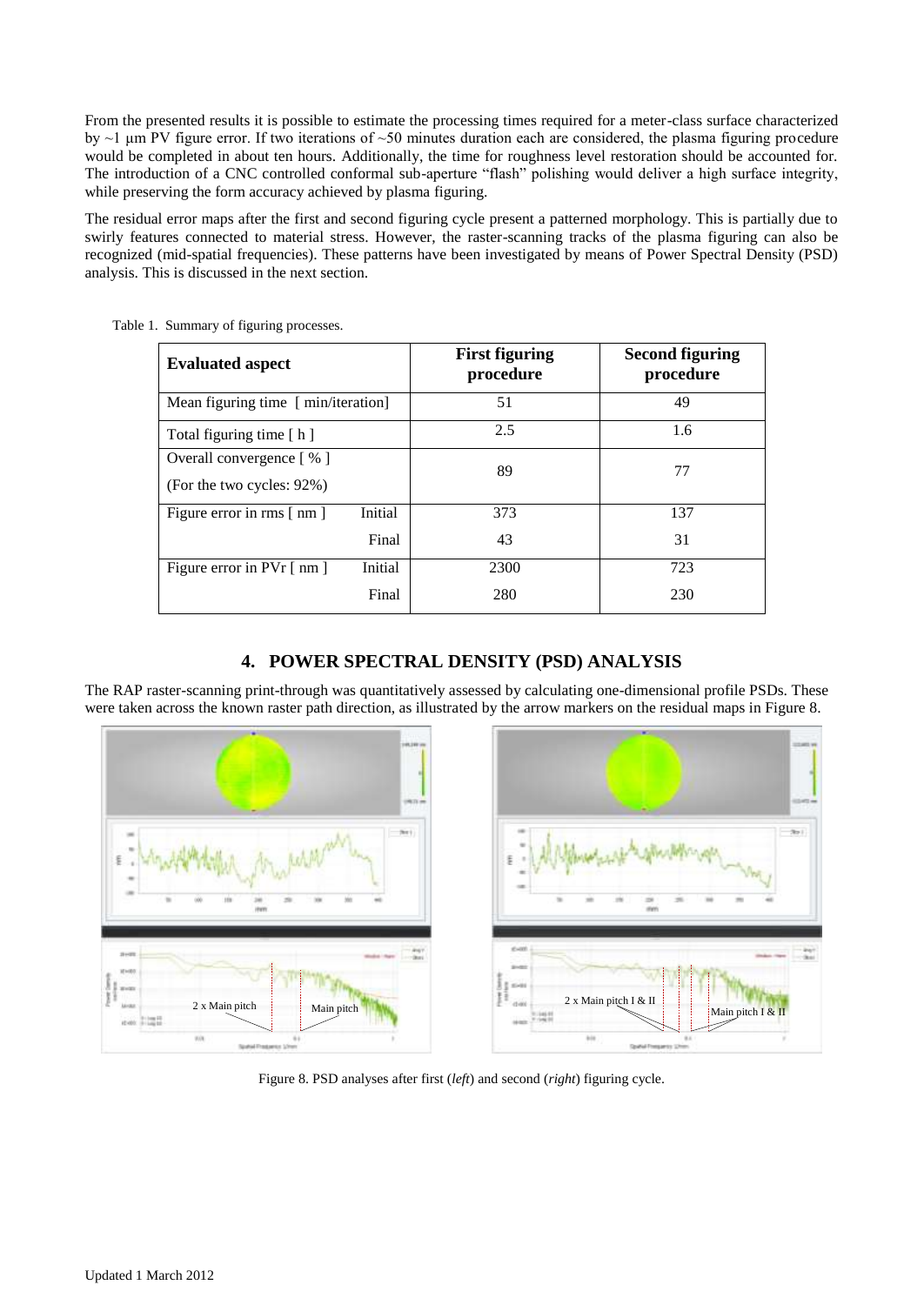In Figure 8, the PSD analysis of the residual figure error is shown for the final outcome of the two plasma processing cycles. Below the topography maps, exemplificative profile cross sections are displayed. They highlight the moderate final figure p-v: 150 nm along a surface cross section. Further, the figuring process output was analyzed using both single cross sections and average directional PSD. This has highlighted the presence of peaks which correlate the RAP main rastering pitch to the observed mid-spatial frequencies. As evidenced on these graphs, peaks matching the rastering main pitch are present. For the first figure correction cycle (Figure 8, *left*), they correspond to the size of staggering pitch and to twice this value. Conversely, the result of the second figuring procedure generates four peaks resulting from the overlapping of subsequent raster-scanning loops (Figure 8, *right*).

### **5. CONCLUSIONS AND FUTURE WORK**

In this paper, the large scale figuring capability of the Reactive Atom Plasma process was demonstrated. A ~400 mm diameter ULE mirror was figure corrected within a two cycle's procedure. During the first figuring sequence, the error was reduced by over 2  $\mu$ m and  $\lambda$ 15 rms form accuracy was achieved in 2.5 hours (three iterations). At this stage, the mirror was flash polished. The surface figure was altered to  $\sim$  137 nm rms, but was rapidly corrected by applying two further plasma figuring iterations (1.6 hours). The final residual figure error resulted as  $\lambda/20$  rms, for an overall process convergence of 92%. From the processing times, it is possible to estimate the duration of the figure correction for a meter-class component: if  $\sim$ 1 μm PV figure error is assumed, a two-iteration procedure would deliver  $\lambda$ /20 rms form accuracy in about 10 hours.

The surface topography presented a waviness patterns of the order of  $\pm 30$  nm p-v, referable to the raster-scanning tracks. PSD analysis confirmed that they matched the main pitch sizes of the tool-path, as well as a twofold of the steps caused by overlapped staggering loops. The surface texture after plasma figuring showed an expected increase in roughness: this is typically due to chemical etching irregularities, enhanced in this case by the presence of subsurface damage. A "flash" polishing process is expected to significantly improve this aspect, as well as minimize ripples from the raster-patterns. Such a process is currently at the research phase at Cranfield University Precision Engineering. In combination with the plasma figuring procedure, this will constitute a fast and cost-effective finishing methodology that can be implemented into a rapid large optics fabrication chain.

#### **REFERENCES**

- <span id="page-6-0"></span>[1] Gilmozzi, R., "Science and technology drivers for future giant telescopes", Proc. SPIE 5489(1) 1-10 (2004).
- <span id="page-6-1"></span>[2] European Southern Observatory (ESO), "The European Extremely Large Telescope ("E-ELT") Project" 2 March 2012. <http://www.eso.org/sci/facilities/eelt/> (8 May 2012).<http://www.eso.org/public/>
- <span id="page-6-2"></span>[3] Spyromilio, J., Comeron, F., D'Odorico, S., Kissler-Patig, M., Gilmozzi, R., "Progress on the European Extremely Large Telescope", The Messenger 133, 2-8 (2008).
- <span id="page-6-3"></span>[4] TMT Project, "Thirty Metre Telescope", 8 May 2012.<http://www.tmt.org/>
- <span id="page-6-4"></span>[5] GMTO Corporation, "Giant Magellan Telescope", 8 May 2012[. http://www.gmto.org/](http://www.gmto.org/)
- <span id="page-6-5"></span>[6] Shectman, S., Johns, M., "GMT overview," Proc. SPIE 7733(1), 77331Y (2010).
- <span id="page-6-6"></span>[7] Postman, M., Brown, T., Sembach, K., Giavalisco, M., Traub, W., Stapelfeldt, K., Calzetti, D., Oegerle, W., Rich, R. M., Stahl, H. P., Tumlinson, J., Mountain, M., Soummer, R., Hyde, T., "Science drivers and requirements for an *Advanced Technology Large Aperture Space Telescope* (ATLAST): Implications for technology development and synergies with other future facilities", Proc. SPIE 7731 77312K (2010)
- <span id="page-6-7"></span>[8] Shore, P., Cunningham, C., DeBra, D., Evans, C., Hough, J., Gilmozzi, R., Kunzmann, H., Morantz, P., Tonnellier, X., "Precision engineering for astronomy and gravity science," CIRP Annals - Manufacturing Technology 59, 694-716 (2010).
- <span id="page-6-8"></span>[9] Allen, L. N., "Progress in ion figuring large optics," Proc. SPIE 2428, 237-47 (1995).
- <span id="page-6-9"></span>[10]Messner, W., Hall, C., Dumas, P., Hallock, B., Tricard, M., O'Donohue, S., Miller, S., "Manufacturing meterscale aspheric optics," Proc. SPIE 67106 6671 (2007).
- <span id="page-6-10"></span>[11]Walker, D. D., Brooks, D., King, A., Freeman, R., Morton, R., McCavana, G., et al. "The 'Precessions' tooling for polishing and figuring flat, spherical and aspheric surfaces," Optics Express 11(8), 958-64 (2003).
- <span id="page-6-11"></span>[12]Castelli, M., Jourdain, R., Morantz, P., Shore, P., "Rapid Optical Surface Figuring Using Reactive Atom Plasma," Precision Engineering 36(3), 467-476 (2012).